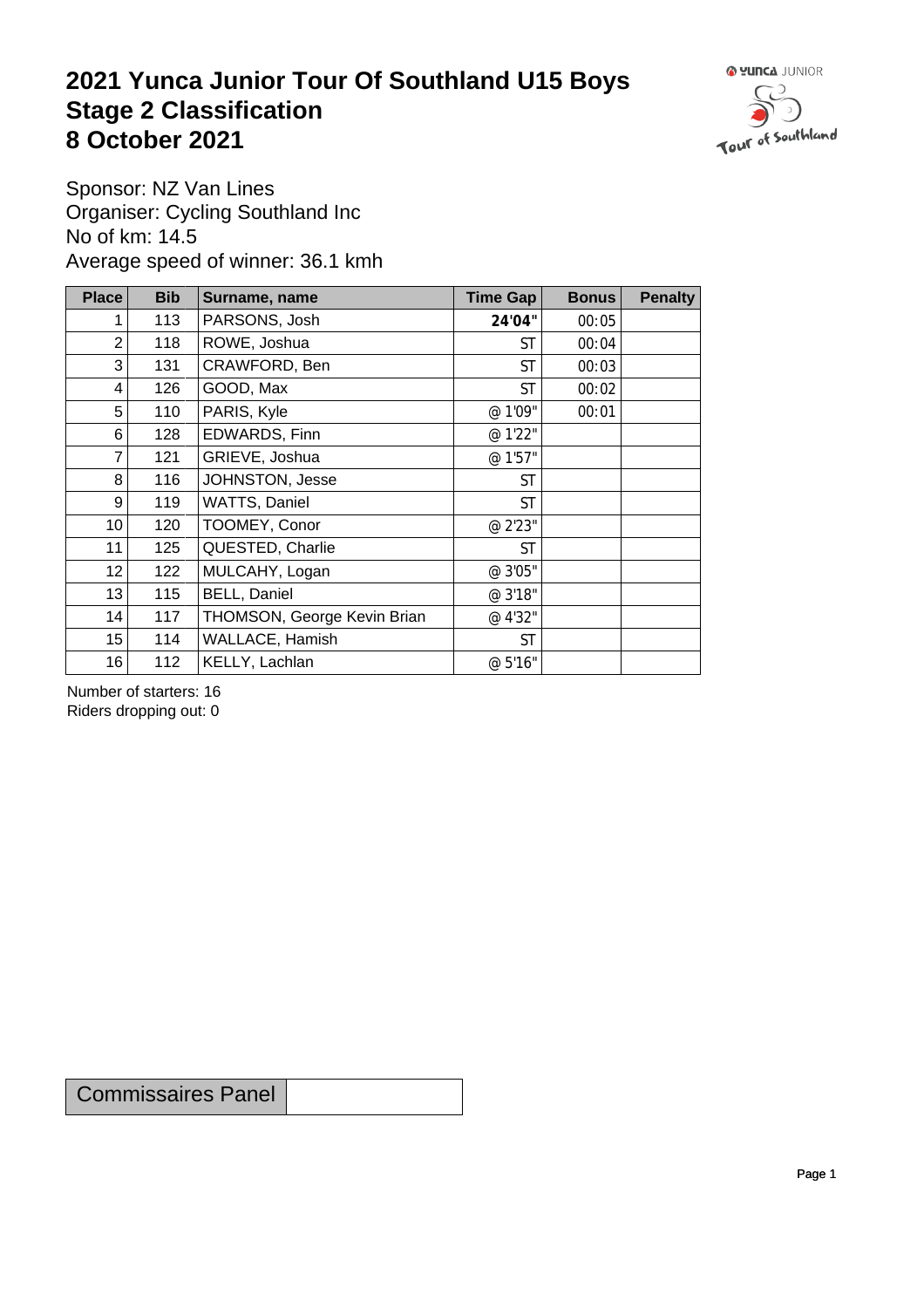## **2021 Yunca Junior Tour Of Southland U15 Boys General Classification (Stage 2)**<br> **8 October 2021 8 October 2021**



Organiser: Cycling Southland Inc

| Place            | <b>Bib</b> | Surname, name               | <b>Time Gap</b> |
|------------------|------------|-----------------------------|-----------------|
|                  | 118        | ROWE, Joshua                | 29'01"          |
| 2                | 113        | PARSONS, Josh               | @ 01"           |
| 3                | 131        | CRAWFORD, Ben               | <b>ST</b>       |
| 4                | 126        | GOOD, Max                   | @ 05"           |
| 5                | 110        | PARIS, Kyle                 | @ 1'29"         |
| 6                | 128        | EDWARDS, Finn               | @ 1'39"         |
| $\overline{7}$   | 116        | JOHNSTON, Jesse             | @ 2'22"         |
| 8                | 121        | GRIEVE, Joshua              | @ 2'27"         |
| 9                | 119        | WATTS, Daniel               | @ 2'46"         |
| 10 <sup>°</sup>  | 120        | TOOMEY, Conor               | @ 3'04"         |
| 11               | 125        | QUESTED, Charlie            | <b>ST</b>       |
| 12               | 122        | MULCAHY, Logan              | @ 3'40"         |
| 13               | 115        | <b>BELL, Daniel</b>         | @ 3'55"         |
| 14               | 114        | WALLACE, Hamish             | @ 5'28"         |
| 15 <sub>15</sub> | 117        | THOMSON, George Kevin Brian | @ 5'39"         |
| 16               | 112        | KELLY, Lachlan              | @ 6'23"         |

Commissaires Panel